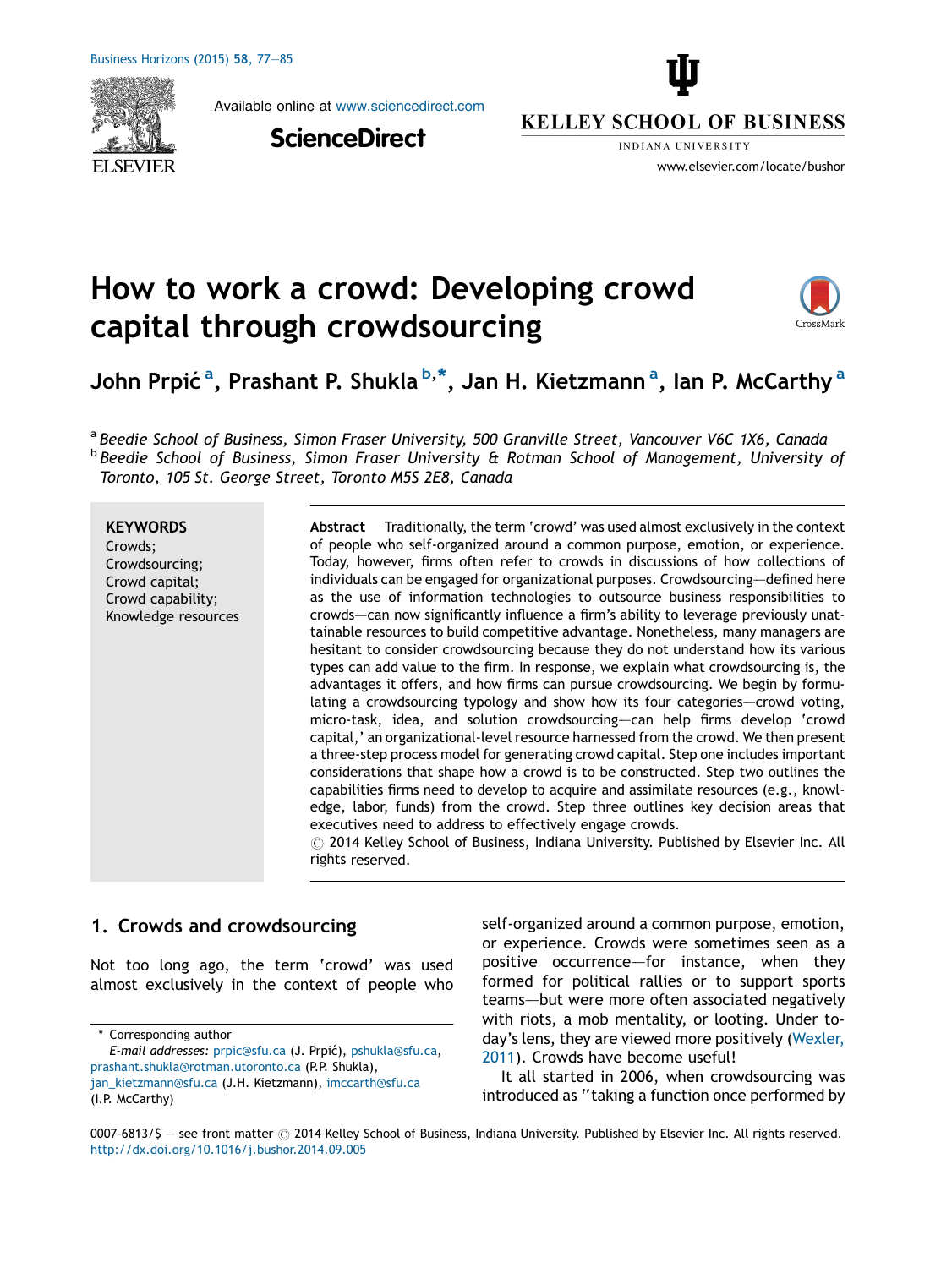<span id="page-1-0"></span>employees and outsourcing it to an undefined (and generally large) network of people in the form of an open call'' ([Howe,](#page-8-0) 2006, p. 1). The underlying concept of crowdsourcing, a combination of crowd and outsourcing, is that many hands make light work and that wisdom can be gleaned from crowds ([Surowiecki,](#page-8-0) 2005) to overcome groupthink, leading to superior results ([Majchrzak](#page-8-0) & Malhotra, 2013). Of course, such ambitions are not new, and organizations have long desired to make the most of dispersed knowledge whereby each individual has certain knowledge advantages over every other ([Hayek,](#page-8-0) 1945). Though examples of using crowds to harness what is desired are abundant (for an interesting application, see Table 1), until recently, accessing and harnessing such resources at scale has been nearly impossible for organizations. Due in large part to the proliferation of the Internet, mobile technologies, and the recent explosion of social media [\(Kietzmann,](#page-8-0) Hermkens, McCarthy, & [Silvestre,](#page-8-0) 2011), organizations today are in a much better position to engage distributed crowds (Lakhani & [Panetta,](#page-8-0) 2007) of individuals for their innovation and problem-solving needs ([Afuah](#page-7-0) & Tucci, 2012; [Boudreau](#page-7-0) & Lakhani, 2013).

As a result, more and more executives-from small startups to Fortune 500 companies alike—are trying to figure out what crowdsourcing really is, the benefits it can offer, and the processes they should follow to engage a crowd. In this formative stage of crowdsourcing, multiple streams of academic and practitioner-based literature—each using their own language–—are developing independently of one another, without a unifying framework to understand the burgeoning phenomenon of crowd engagement. For executiveswhowould liketo explore crowd-based opportunities, this presents a multitude of options and possibilities, but also difficulties. One problem entails lack of a clear understanding of crowds, the various forms they can take, and the value they can offer. Another problem entails absence of a

#### Table 1. Offline crowds

Crowdsourcing happens mostly online, but not exclusively so. For instance, when Peter Jackson, director of Lord of the Rings: The Two Towers, needed to create the sound of the orc armies, he turned to a physical rather than a virtual crowd. At Westpac Stadium in Wellington, New Zealand, Jackson asked 20,000 cricket fans to yell, scream, and grunt to create the sound of the Uruk-hai orcs rallying before the Battle of Helms Deep. Since such offline crowdsources are the exception rather than the rule, we will focus on IT-mediated crowdsourcing in the following discussion.

well-defined process to engage crowds. As a result, many executives are unable to develop strategies or are hesitant to allocate resources to crowdsourcing, resulting in missed opportunities for new competitive advantages resulting from engaging crowds.

To help provide clarity, we submit an overview of the different types of crowdsourcing. Then we introduce the crowd capital framework, supplying a systematic template for executives to recognize the value of information from crowds, therein mapping the steps to acquire and assimilate resources from crowds. Finally, we discuss the unique benefits that can be gained from crowds before concluding with some advice on how to best 'work a crowd.'

# 2. Types of crowdsourcing

Crowdsourcing as an online, distributed problemsolving model [\(Brabham,](#page-8-0) 2008) suggests that approaching crowds and asking for contributions can help organizations develop solutions to a variety of business challenges. In this context, the crowd is often treated as a single construct: a general collection of people that can be targeted by firms. However, just as organizations and their problems vary, so do the types of crowds and the different kinds of contributions they can offer the firm. The following typology of crowdsourcing suggests that managers can begin by identifying a business problem and then working outward from there, considering (1) what type of contributions are required from members of the crowd and (2) how these contributions will collectively help find a solution to their business problem.

First, the types of contributions required from the crowd could either call for specific objective contributions or for subjective content. Specific objective contributions help to achieve an impartial and unbiased result; here, bare facts matter and crowds can help find or create them. Subjective content contributions revolve around the judgments, opinions, perceptions, and beliefs of individuals in a crowd that are sought to collectively help solve a problem that calls for a subjective result.

Second, contributions need to be processed collectively to add value. Depending on the problem to be solved, the contributions must either be aggregated or filtered. Under aggregation, contributions collectively yield value when they are simply combined at face value to inform a decision, without requiring any prior validation. For instance, political elections call for people to express their choices via electoral ballots, which are then tallied to calculate the sums and averages of their collective preferences; the reasons for their choices are not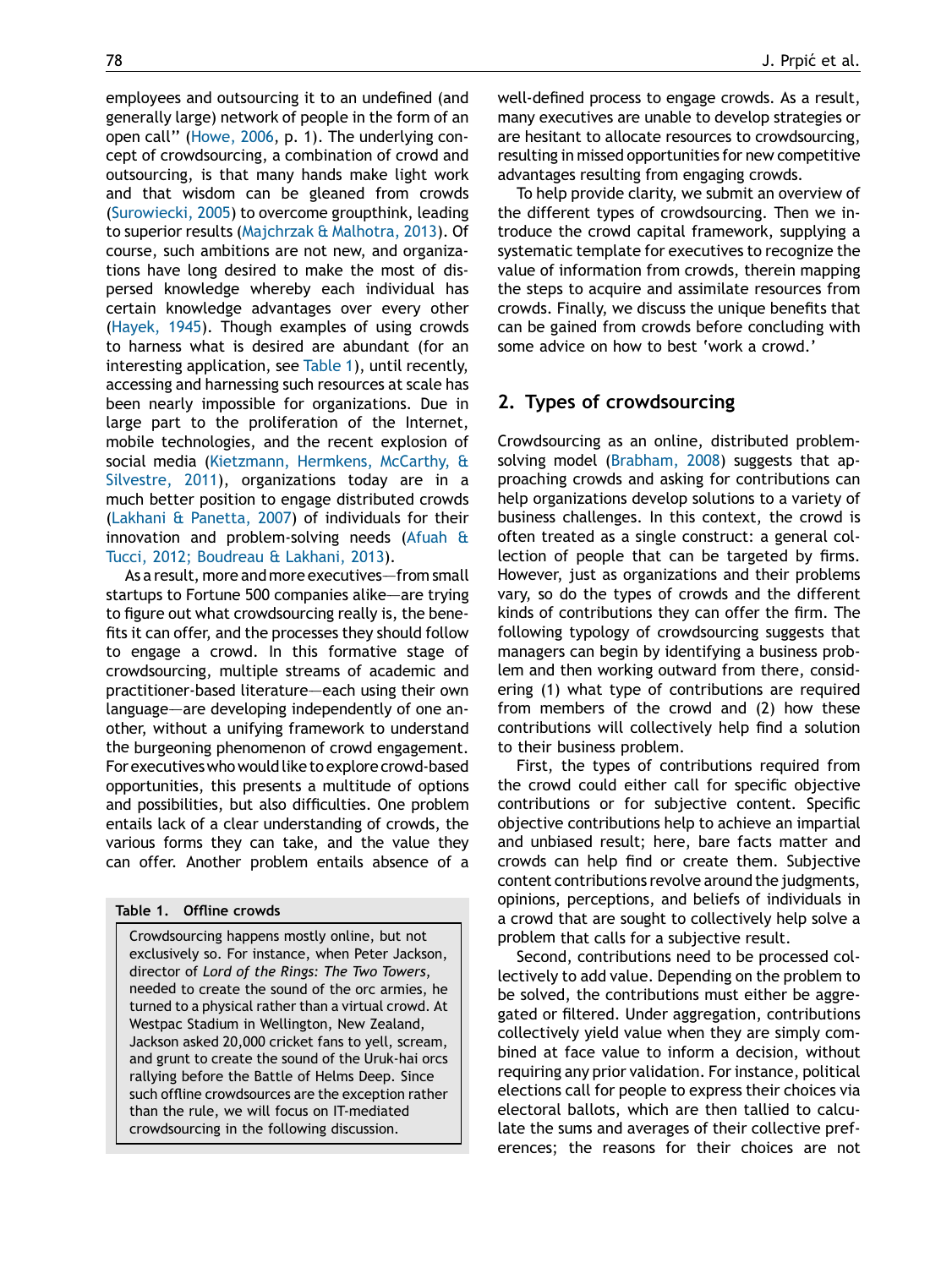#### <span id="page-2-0"></span>Figure 1. Crowdsourcing alternatives



important at this stage. Other problems, however, are more complex and call for crowd contributions to be qualitatively evaluated and filtered before being considered on their relative merits (e.g., when politicians invite constituents' opinions before campaigning). Together, these two dimensions help executives distinguish among and understand the variety of crowdsourcing alternatives that exist today (see Figure 1).

Two forms of crowdsourcing rely on aggregation as the primary process: crowd voting and micro-task crowdsourcing. In crowd voting, organizations pose an issue to a crowd and aggregate the subjective responses derived from crowd participants to make a decision. Consider the popular television show American Idol, which allows viewers to support their preferred contestants by submitting votes online or via telephone or text. These votes are tallied at the end of the show and contestants with the fewest votes are eliminated from the competition. Similarly, so-called prediction markets [\(Arrow](#page-7-0) et al., 2008) activate the wisdom of the crowd through crowd voting. But rather than simply adding up votes, these markets arrive at specific predictions that can exceed the accuracy of experts by averaging the independent responses of crowd participants. For instance, Starwood Hotels and Resorts utilized an internal prediction market by asking a crowd of its own employees to select the best choice among a variety of potential marketing campaigns ([Barlow,](#page-7-0) 2008).

In micro-task crowdsourcing, organizations engage a crowd to undertake work that is often unachievable through standard procedures due to its sheer size or complexity. An organization may need to assemble a large data set, have numerous photos labeled and tagged, translate documents, or transcribe audio transcripts. Breaking such work into micro-tasks (Gino & [Staats,](#page-8-0) 2012) allows daunting undertakings to be completed more quickly, cheaply, and efficiently. Consider how Google uses re-CAPTCHA (von Ahn, Maurer, McMillen, [Abraham,](#page-8-0) & [Blum,](#page-8-0) 2008) and the little-and admittedly annoying–—dialogue boxes that ask users to enter the text snippets they see of distorted images onscreen. It is commonly believed that this web utility is only for authenticating human users, thus keeping websites from spambots. However, every time the task of entering characters is completed, individuals are actually digitizing what optical character recognition (OCR) software has been unable to read. In this way, micro-task crowdsourcing is helping to digitize the archives of The New York Times and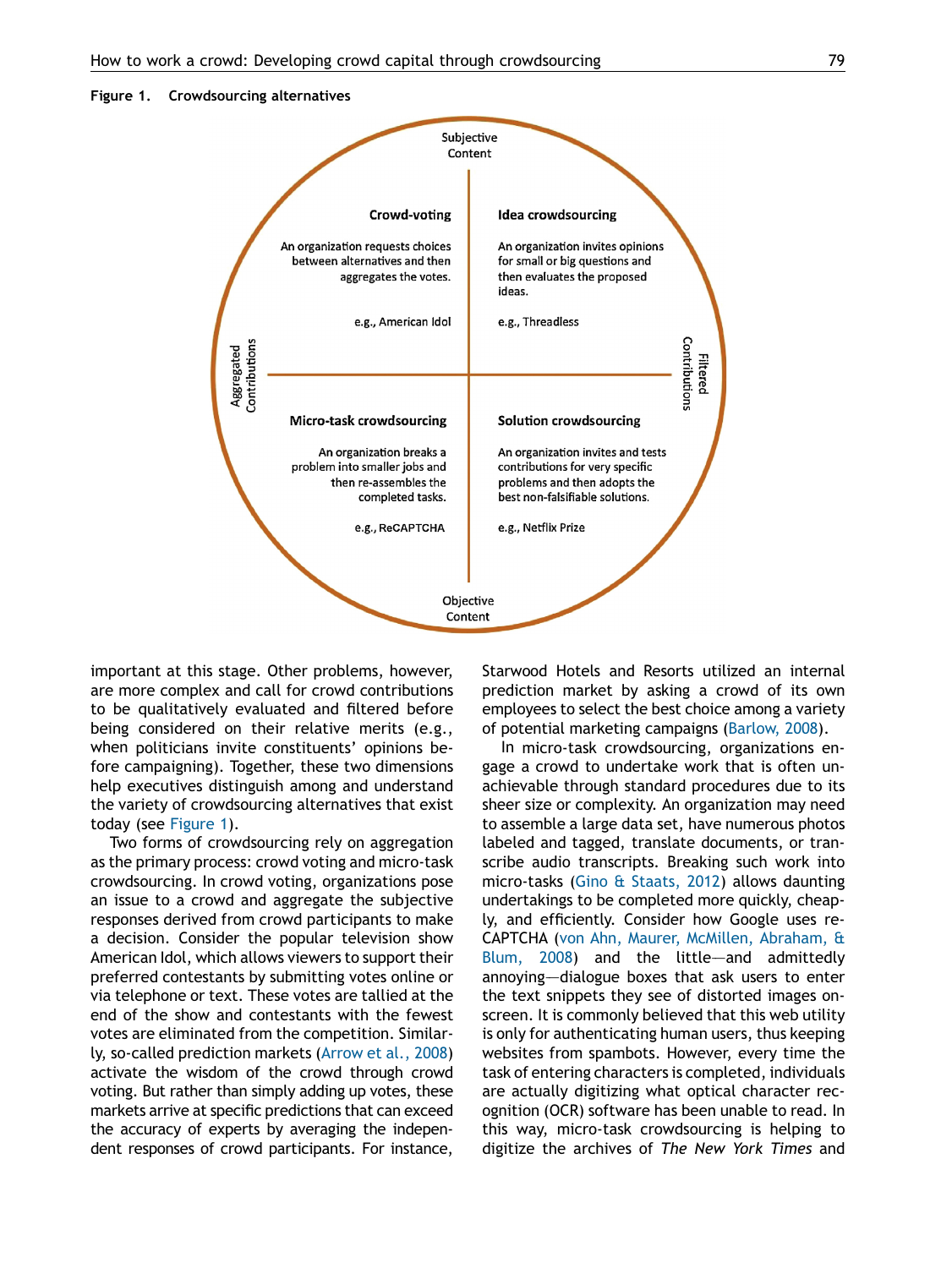moving old manuscripts into Google Books. Similarly, crowdfunding ([Stemler,](#page-8-0) 2013) endeavors are a form of micro-task crowdsourcing whereby an overall highly ambitious financial goal is broken into smaller funding tasks and contributions consist of objective resources (herein 'funds') that are simply aggregated for each venture.

Whether objective or subjective, crowdsourced contributions must be processed to be valuable. In idea crowdsourcing, organizations seek creativity from a crowd, hoping to leverage its diversity to generate unique solutions to problems/issues. An organization may receive many ideas from a crowd, which it will need to filter before one or more can be implemented.

For instance, online artist community and e-commerce website Threadless asks the crowd for creative T-shirt designs and then internally chooses those it deems the most fitting ideas to be produced for sale [\(Brabham,](#page-8-0) 2010). Similarly, Cine-Coup seeks movie ideas in the form of trailers and then vets them, choosing which movie ideas will ultimately be financed for production [\(Fera,](#page-8-0) 2013).

In solution crowdsourcing–—as opposed to idea crowdsourcing–—organizations pose a well-defined and idiosyncratic problem to a crowd, potentially the organization'sinnovative and creative consumer base, asking for actual solutions ([Berthon,](#page-7-0) Pitt, [McCarthy,](#page-7-0) & Kates, 2007). Here, the organization can test, measure, and falsify solutions to determine whether and to what degree the contribution actually solves the business problem. For instance, video streaming firm Netflix invited crowd members to participate in a competition to improve the company's predictive accuracy regarding how much viewers are going to enjoy a movie based on their extant film preferences (Bell & [Koren,](#page-7-0) 2007; Zhou, [Wilkinson,](#page-7-0) Schreiber, & Pan, 2008). Based on past data, the contributions were tested for accuracy, and the most effective solution won.

As the aforementioned forms of crowdsourcing produce a variety of potentials, these options can be implemented for differing goals. It is important to note that the different types of crowdsourcing can be implemented simultaneously or in a complementary fashion—as organizational needs dictate—as a crowdsourcing mix. Starwood Hotels and Resorts actually implemented an idea-crowdsourcing activity first, via which employees submitted different marketing campaign ideas, before the company used crowd voting to then select the best of the submitted marketing campaign ideas.

## 3. A crowd capital perspective

For any and all of the aforementioned initiatives, firms build crowd capital: organizational resources acquired through crowdsourcing. But this does not happen by accident; crowd capital is gained when the organization develops and follows a top-down process to seek bottom-up resources (e.g., knowledge, funds, opinions) from a crowd [\(Aitamurto,](#page-7-0) [Leiponen,](#page-7-0) & Tee, 2011; Prpic & Shukla, 2013). In this section, we present this process as a three-stage model–—constructing a crowd, developing crowd capabilities, and harnessing crowd capital–—which offers unique benefits to executives seeking to enter the crowd milieu (see Figure 2).

Crowds need to be constructed—they hardly ever pre-exist–—so in the first subsection that follows, we offer a detailed discussion of the important aspects to consider when constructing a crowd. Then, we describe crowd capabilities and summarize the two distinct stages of how organizations must (1) acquire content from a crowd and (2) assimilate



Figure 2. The crowd capital perspective

Developing Crowd Capabilities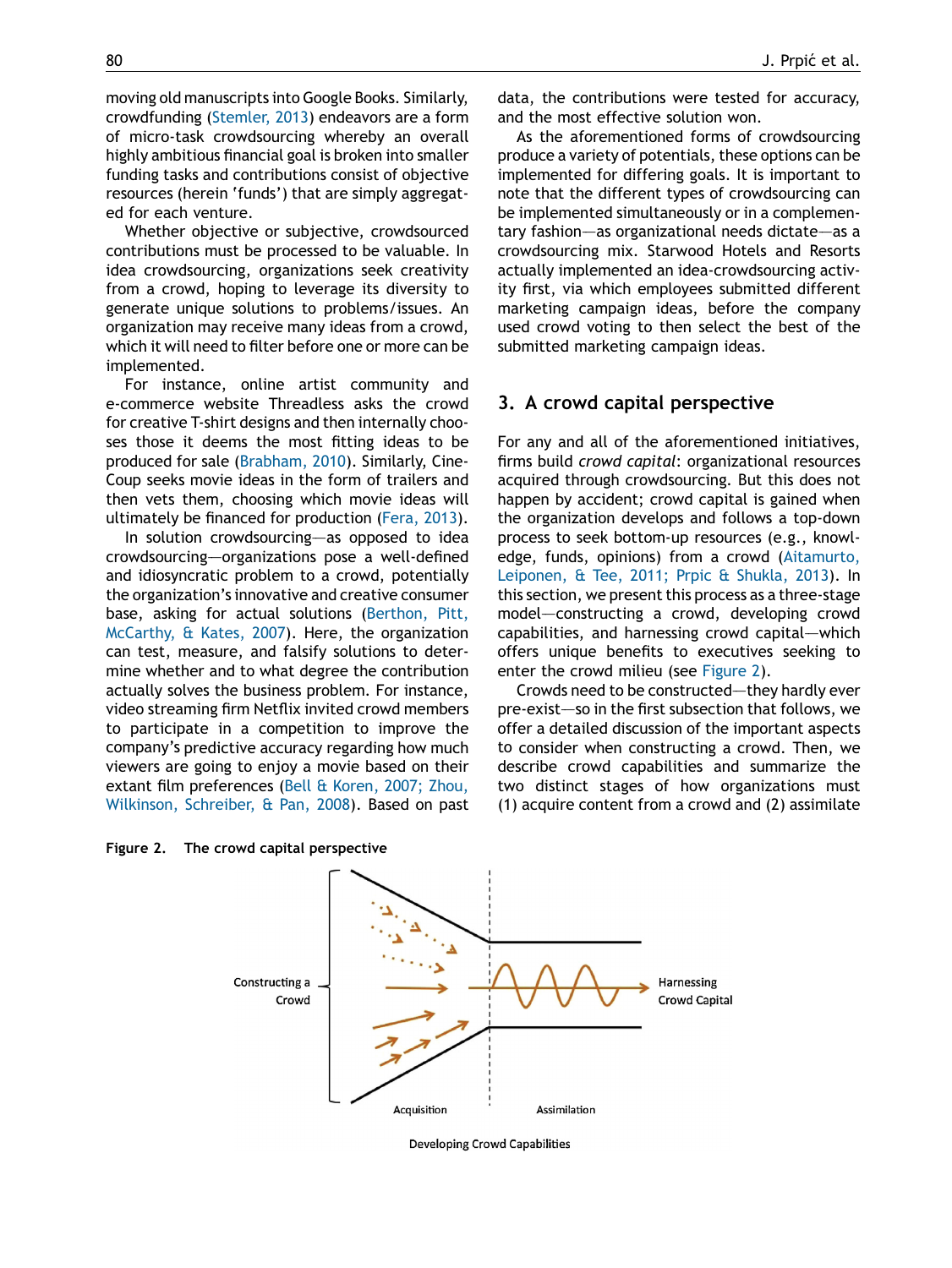the crowd-derived content into organizational practices (adapted from Zahra & [George,](#page-8-0) 2002). Finally, we illustrate how constructed crowds and crowd capabilities can lead to the generation of crowd capital, and discuss the unique benefits this resource can bring to organizations.

## 3.1. Constructing a crowd

Traditionally, executives and managers have worked with groups of individuals who are under direct control of the organization, for example in workgroups and project teams. These are relatively comfortable environments that do not involve dealing with strangers. More recently, organizations have also started to accept and appreciate contributions from groups that are outside of their direct control, consisting of people who span the boundaries of the organization– for example, in communities that are virtual or mobile [\(Kietzmann](#page-8-0) et al., 2013). Regarding crowds, we are now asking executives to rethink who can add value to the organization, and how.

Although it might appear timely and considerate, and may send the right signals to organizational stakeholders, reaching out to crowds can only be of strategic value once the primary purpose for engaging a crowd is well aligned with organizational goals. Assuming that such an alignment is in place, firms next need to evaluate where the necessary contributions can be found; in other words, define the members of the crowd it wants to access ([Frey,](#page-8-0) Lüthje, & Haag, 2011) so the primary purpose of the activity can be achieved. Generally speaking, in terms of crowd size, larger scale—and thus large sample size, too—is thought to be beneficial, though scale alone is not the only consideration. Executives must also consider more narrowly where the solutions to their problems could come from. Should crowd members be derived solely from people outside of the organization (e.g., to obtain new ideas) or from employees (i.e., to harness knowledge that already exists within the organization)? Furthermore, should the crowd be accessible to anyone within these different populations or closed to selected types of participants?

In some cases, no special talents are required and everyone's contributions can help perform organizational functions. In the micro-task crowdsourcing example of Google's reCAPTCHA, anyone can complete this routine task of reading and entering characters from a screen. As a result, the crowd can decipher and enter about 30 million squiggles per day. In other situations, the crowd is more restricted and targeted at individuals who fulfill specific requirements or satisfy certain conditions. For example, Barclay's Bank assembled an external, closed group to help with development of the BarclayCard Ring ([Marquit,](#page-8-0) 2013). Existing credit cardholders were invited to participate, narrow down, and vote on the terms and conditions associated with the new credit card.

Organizations can also construct crowds constituted of their own employees. Consumer electronics retailer Best Buy instituted a company-wide prediction market to forecast the success of new product ideas ([Dvorak,](#page-8-0) 2008). But a crowd constituting an organization's own employees need not include the entire community. For example, when the U.S. Army launched ArmyCoCreate, a platform to canvass ideas for its Rapid Equipping Force, it actually did not invite all soldiers or officers, but rather only soldiers in the field at that time ([Moore,](#page-8-0) 2014; [Schiller,](#page-8-0) 2014). Clearly, these members of the crowd were very selectively invited from a closed, internal community. In this way, the U.S. Army tapped into only a section of its employee community for relevant knowledge and expertise, with the goal of solving real-life soldier challenges. Overall, the implications of these differing sources of crowds are clear. Different crowds possess different knowledge, skills, or other resources and, accordingly, can bring different types of value to an organization. Therefore, crowd construction is absolutely non-trivial in generating crowd capital.

## 3.2. Developing crowd capabilities

Implicit in the preceding discussion is the notion that an organization recognizes and is receptive to the value of resources dispersed in crowds. After an initial type of crowdsourcing is determined (the why) and the crowd construction is completed (the who), the organization needs to decide how it can (1) obtain resources dispersed in a crowd and (2) align crowd contributions with its existing internal processes. Working from the well-established absorptive capacity framework (Zahra & [George,](#page-8-0) [2002\)](#page-8-0), we refer to these two capabilities as acquisition and assimilation, respectively. Together, they comprise an organization's crowd capability ([Prpic](#page-8-0) & [Shukla,](#page-8-0) 2014).

#### 3.2.1. Acquisition capabilities

Acquisition capabilities refer to an organization's proficiency in identifying and acquiring external resources that are useful toward its operations. In a crowd context, this capability mainly consists of (1) understanding the type of interaction that is required for the acquisition of knowledge and (2) choosing an appropriate IT structure that will facilitate the engagement of dispersed individuals in a crowd.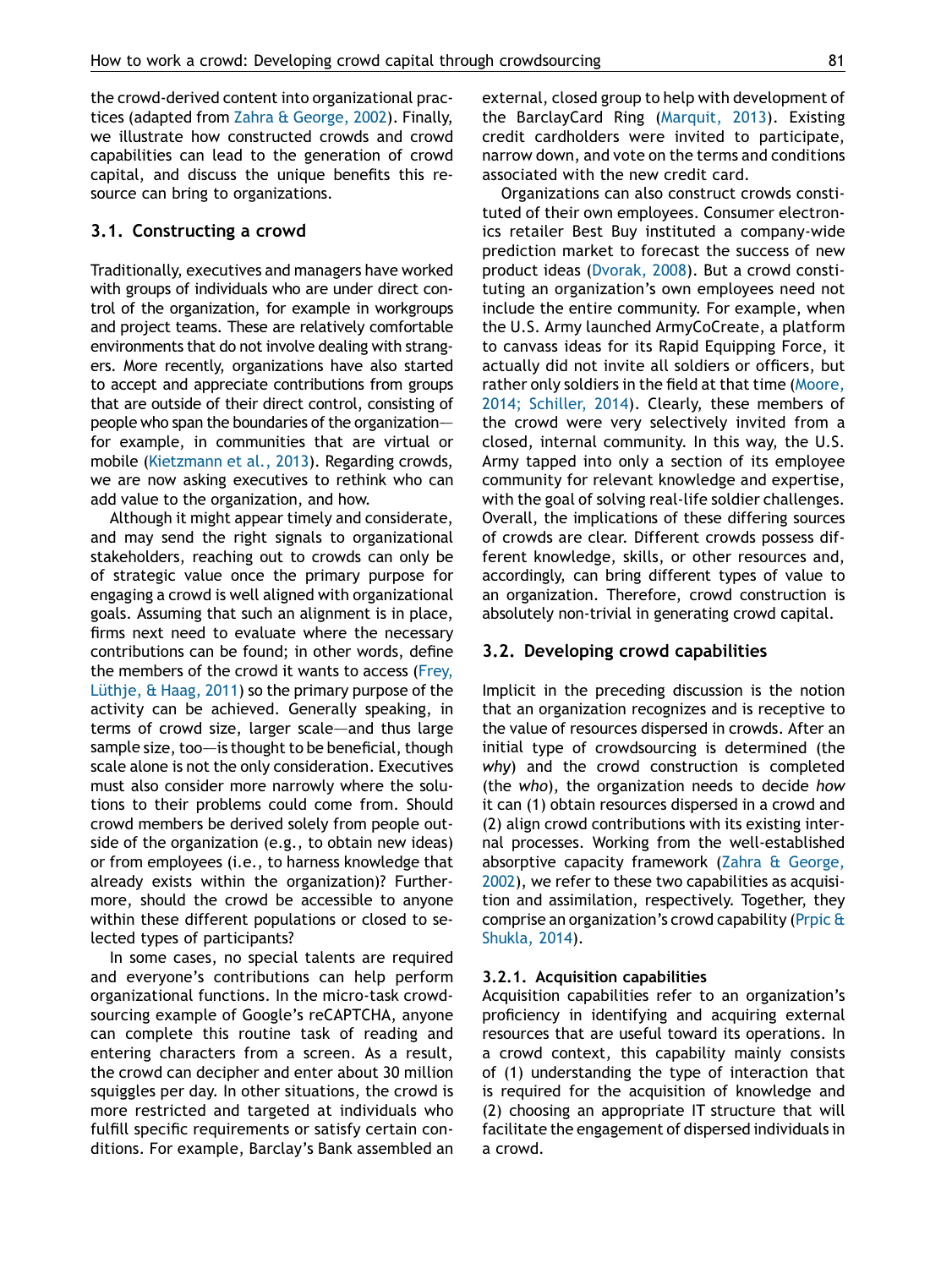Different types of problems require different types of interaction between the crowd and the organization, and among individuals in the crowd itself. Regarding the former, the choices are related to those presented in the customer service literature, wherein conceptually distinct social mechanisms are used in the interaction between a customer and a firm (Gutek, Bhappu, [Liao-Troth,](#page-8-0) & Cherry, 1999; Gutek, Groth, & [Cherry,](#page-8-0) 2002). Any organization engaging a crowd needs to determine if crowd engagement should be based on encounters– that is, on discrete transactions that could be repeated but are essentially independent--relationships, via which the organization and crowd members expect to have continued contact with one another in the future, possibly with no end in sight.

The second dimension of crowd interaction for knowledge acquisition relates to whether the individuals in a crowd need to interact with one another to generate the desired output. Should they work together on solving a problem through collaboration, or should the engagement be autonomous, via which individuals are not affiliated with one another and complete tasks independently?

These choices matter a great deal, as these two dimensions of interaction together influence the incentives for motivating individuals to participate and the choices of an appropriate IT structure. For instance, consider reCAPTCHA again as an example. Because quick episodes of interaction happen independently from Google and independently of other crowd members, human contributors volunteer about 83,000 hours of daily labor to Google, scanning documents while at the same time safeguarding websites from spambots. The key insight from this acquisition capability is the realization that participants do not need to invest any time in understanding how to work with the organization or with each other. At the other extreme, enterprise wiki technologies ([Jackson](#page-8-0) & Klobas, 2013) and enterprise social media ([Mathiesen](#page-8-0) & Fielt, 2013) are based on relationships: ongoing cooperation is required to create and negotiate rich content from dispersed knowledge. The power of such a capability can also be considerable; for example, consider Best Buy, whose implementation of its solution crowdsourcing tool Blue Shirt Nation wiki ([Dvorak,](#page-8-0) 2008) connects 24,000 employees, allowing them to individually raise and discuss issues important to internal operations and to share customer service tips. Use of this form of interaction has allowed the company to quickly reverse internal policies that reduce employee morale. In sum, the type of crowd interaction chosen is a distinct design choice available to the organization and has significant ramifications for organization-crowd dynamics.

Given that crowdsourcing is almost always an ITmediated activity, the choice of technology flows very much from earlier strategic decisions. The combination of the primary purpose of the activity (crowd voting, idea, micro-task, or solution crowdsourcing), the boundaries of the crowd (inside or outside the organization or a mixture), and the type of interaction of participants with the organization (encounter or relationship, collaborative or autonomous) all heavily influence the chosen IT structure.

The vast majority of crowd-engaging IT employs a web-based or mobile platform, or uses the two in concert. These IT choices often start with the fundamental question of whether an organization should make or buy the technology it requires. There are always advantages and disadvantages for either choice pertaining to things such as quality and feature control, security, development cost, risk and time to market, IP ownership, and product maintenance. In this respect, crowdsourcing strategies are no exception, and organizations can choose between developing their own proprietary solutions or opting to operate through intermediaries.

In the realm of intermediaries, many offerings already exist, organized solely to help an organization generate crowd capital. One class of crowd capital facilitating intermediaries includes webbased spot-labor pools for micro-task crowdsourcing, such as Amazon's M-Turk [\(Buhrmester,](#page-8-0) Kwang, & Gosling, 2011; Little, Chilton, [Goldman,](#page-8-0) & Miller, [2009](#page-8-0)), CrowdFlower ([Biewald,](#page-7-0) 2012; Finin et al., [2010](#page-7-0)), and Samasource [\(Biewald,](#page-7-0) 2012; Nesbit & [Janah,](#page-7-0) 2010). These intermediaries have already cultivated large populations of participants, allowing organizations to quickly tap into a ready, willing, and able supply of affordable labor. In the case of Samasource and some other social enterprises [\(Seelos](#page-8-0) & Mair, 2005), the labor pool is sourced from the developing world, so using such an alternative to generate crowd capital may also serve an organization's corporate social responsibility goals via what Gino and Staats [\(2012\)](#page-8-0) term 'impact sourcing.'

Another class of crowd capital facilitating intermediaries includes web-based 'tournamentstyle' intermediaries for solution and idea crowdsourcing (Afuah & Tucci, 2012; [Boudreau](#page-7-0) & Lakhani, [2013](#page-7-0)), such as Innocentive, Eyeka, and Kaggle (Ben Taieb & Hyndman, 2014; [Narayanan,](#page-7-0) Shi, & [Rubinstein,](#page-7-0) 2011). Similar to the spot-labor pool sites such as M-Turk, sites like Innocentive and Kaggle have established a large pool of self-selected participants, though in these cases, the participants are problem solvers rather than workers for hire. Through these intermediaries an organization can post specific problems that need to be solved, and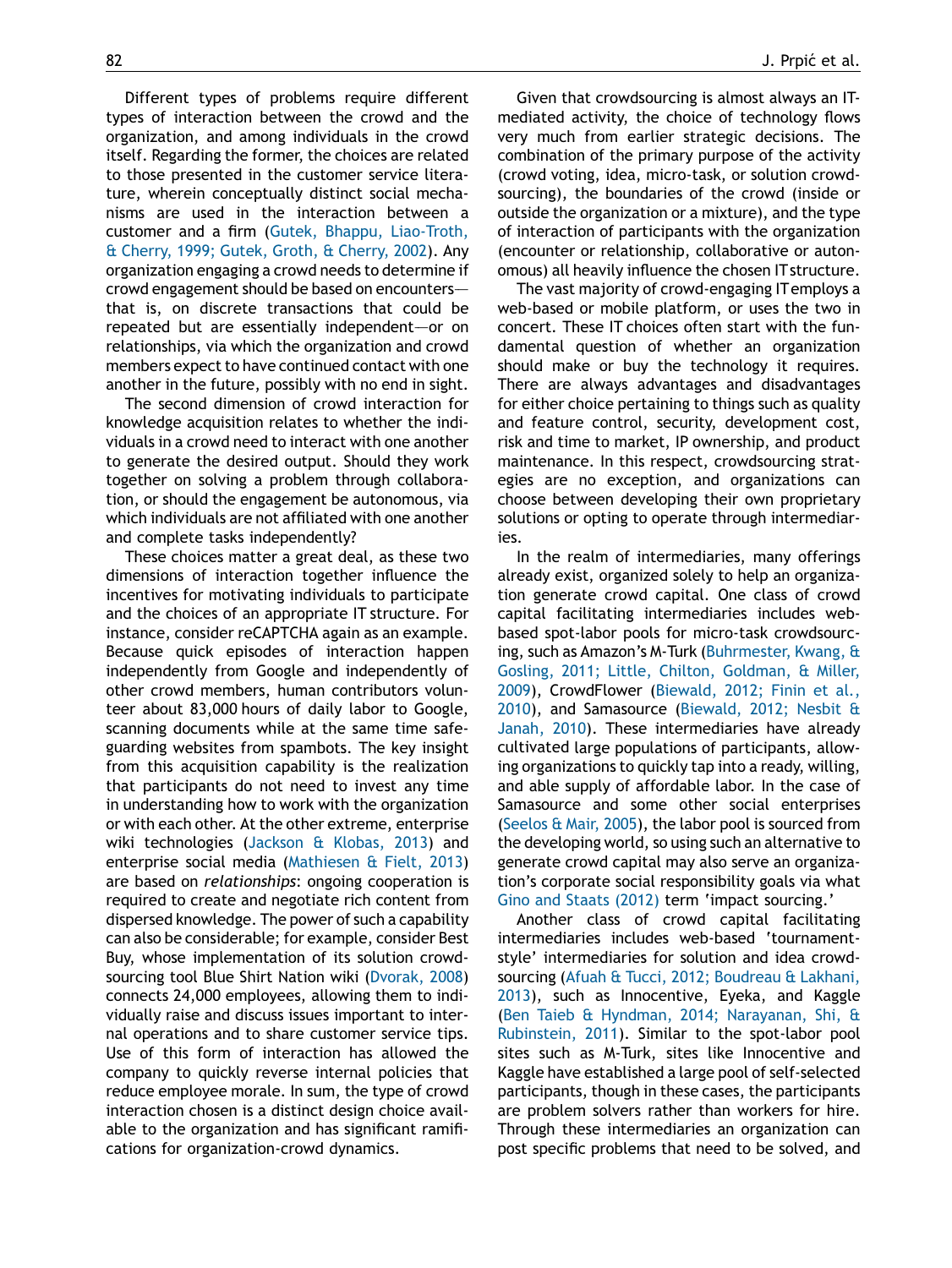the intermediaries offer a variety of different packages and price points for the organization's problem-solving needs. These intermediaries can represent a highly successful strategy; consider Innocentive, for example, which boasts a cadre of 250,000 registered solvers and a success rate of greater than 50% [\(Aron,](#page-7-0) 2010).

#### 3.2.2. Assimilation capabilities

As we have thus far outlined, an organization has many different decisions to consider before engaging a crowd through IT.However, we must emphasize that implementing all of the previous decisions successfully does not guarantee generation of the desired crowd capital resource. Successfully engaging a crowd and acquiring the desired contributions from it are necessary, but not sufficient alone to generate crowd capital. The final element in the crowd capital creation process lies in the internal assimilation of crowd contributions. A separation between the acquisition and assimilation of crowd capital reflects arguments from organizational strategy scholars, who propose that value creation and value capture are two distinct processes ([Lepak,](#page-8-0) Smith, & Taylor, [2007](#page-8-0)). Since the former does not naturally lead to the latter (e.g., Yahoo; [Shafer,](#page-8-0) Smith, & Linder, 2005), value creation and value capture need to be considered individually and explicitly (Amit & Zott, [2001;](#page-7-0) [Shafer](#page-7-0) et al., 2005). We proceed with a similar analogy and reason that both acquisition and assimilation strategies are independently important in the process of creating crowd capital.

As we have illustrated in [Figure](#page-2-0) 1, some forms of crowd engagement require filtering and others require aggregation of crowd contributions. In either case, organizations need to institute internal processes to organize and purpose the incoming knowledge and information. Such processes may include assigning the aggregation and filtering to specific teams within the organization or creating a new group concerned with the task. Depending on the goals of the endeavor, certain teams or individuals may be tasked with engaging individuals in the crowd to curate and manage the community, shaping crowd engagement and ensuring that desired contributions are elicited from the participants. Similarly, the organization should define a set of metrics before beginning crowd engagement to determine how success or failure might be evaluated. Such metrics can include measures for the size of the crowd, for contributions from the crowd, and/or for other tailored metrics specific to the endeavor. Research has shown that it may be advisable to assign experts in the specific field to interact with the crowd ([Chun](#page-8-0) & Cho, 2012), and that it may be useful to determine ahead of time how the crowd contributions will be used within the organization [\(Brabham,](#page-8-0) 2012).

## 3.3. Harnessing crowd capital

As we pointed out in Section [2,](#page-1-0) it is useful to think of the different forms of crowdsourcing available to organizations as a mix whereby different types of crowdsourcing may be employed simultaneously or sequentially. Further, as noted in Section [4,](#page-7-0) knowledge is dispersed within the population of an organization. Bringing these two insights together, we suggest that—depending upon the resource needs an organization can construct separate crowds as acquisition and assimilation capabilities. For example, an organization could construct a crowd comprised of its own employees as the filtering or aggregation mechanism to process the knowledge acquired from an external crowd. In turn, it may also be that the reverse situation is also beneficial; we see no reason why crowds within organizations could not be used to derive a list of problems, which could then be posted to a crowd outside the organization at a place like Innocentive ([Aron,](#page-7-0) 2010) to capture a diverse range of ideas or solutions. Therefore, in pursuit of crowd capital, executives should not think of these applications as siloed potentialities, but rather as hypothetically overlapping tools brought to bear in an overall crowdsourcing mix.

Irrespective of what a competitor might do to mimic another's crowd capability, the crowd capital resource that is gained through the goal-focused, thought-out process that we detail here is hard to replicate. This, of course, is particularly true for subjective contributions that are filtered by the organization, gleaning unique and idiosyncratic resources for the organization that can lead to competitive advantages, a potentially positive addition to any business model [\(Barney,](#page-7-0) 1991; Shafer et al., 2005).

In addition, crowd capital can be generated without collaboration, lowering investment in gaining this resource. As illustrated herein, crowd capital can be generated through encounters or relationships with the firm. Many examples-such as Google's reCAPTCHA or Microsoft's Asirra ([Aggarwal,](#page-7-0) [2012;](#page-7-0) von Ahn et al., 2008), the Iowa Electronic Prediction market [\(Arrow](#page-7-0) et al., 2008), and Foldit [\(Cooper](#page-8-0) et al., 2010)—illustrate the power of using encounters to generate crowd capital. Therefore, generating crowd capital by engaging the dispersed knowledge of a crowd does not require a community of individuals or their continuous participation. When deciding whether to make, buy, or rent a crowd capability, organizations must consider if they need to construct an encounter or relationship-based crowd, or some combination thereof.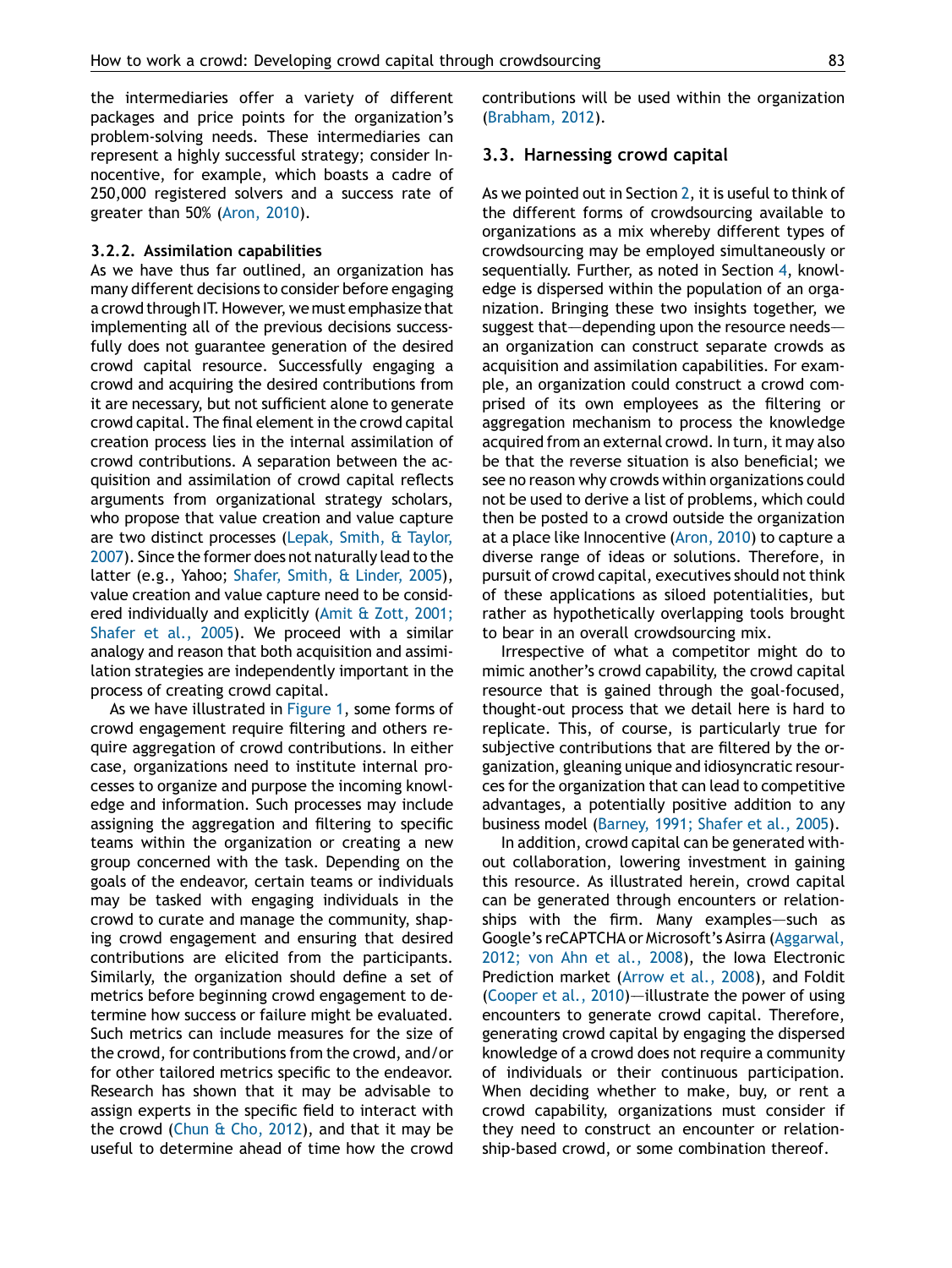## <span id="page-7-0"></span>4. Final thoughts on how to work a crowd

This article offers contributions to both the research and practitioner communities. We hope that our typology–—separating crowdsourcing by the subjective or objective content obtained from the crowd, and then either aggregated or filtered by the organization–—will help scholars develop lenses appropriate for research on crowd voting, micro-task crowdsourcing, idea crowdsourcing, and solution crowdsourcing, respectively. Herein, we present the crowd capital perspective (which illustrates in testable form a generalized process model of crowd construction) as well as acquisition and assimilation capabilities, leading ultimately to different forms of crowd capital. It is our hope that this early work on a crowdsourcing process will motivate other researchers to tease apart the different kinds of capabilities needed for different types of crowdsourcing, and to study in more detail the different types of crowd capital these can create. Furthermore, our work on crowdsourcing may have the potential to inform literature in other management areas. In particular, a firm's need to construct a crowd based on the similarity of its members is comparable to marketers' need to segment their markets: to divide a heterogeneous market into homogeneous groups (Wedel & [Kamakura,](#page-8-0) [1999\)](#page-8-0). Future research on how firms form their crowds from an amorphous group of people outside their boundaries might inform segmentation practices (e.g., [Yankelovich](#page-8-0) & Meer, 2006), and vice versa.

For the practitioner community, we contribute by illustrating key decision areas that executives need to consider and address to effectively engage crowds through IT. For instance, for decision makers, the crowd typology provides a suitable starting point for understanding what problems can be crowdsourced and the types of responses crowdsourcing will yield. Crowdsourcing capabilities, both in terms of acquisition and assimilation, provide dimensions and examples of IT structures and engagement options that we hope will prove practical for decision makers and their strategic development of crowdsourcing initiatives.

In review, we close with the fundamental considerations for generating and benefiting from crowd capital. The first topic an organization needs to investigate is the content to be acquired using its crowd capability. In other words, what problem or opportunity can/should be addressed by leveraging crowd knowledge? Does the problem call for a subjective or objective solution, and should crowd contributions be aggregated or filtered to yield optimal value for the firm? From here, the organization can begin to think about constructing the pertinent crowd (i.e., where crowd members should come from: internal, external, or both) and what form(s) of ITwill be used to engage members of the crowd (i.e., in encounters or relationships). Should crowd members collaborate with each other or work as autonomous agents? Should the appropriate IT structure be made (in house), bought, or rented (through intermediaries) so that dispersed crowdbased resources can be accessed?

Overall, the powerful insights of Hayek [\(1945\)](#page-8-0) from about 70 years ago could not be more pertinent and significant in this day and age. As new technologies allow firms to reach more and more individuals and crowds, access to dispersed knowledge will continue to improve, allowing managers not only to consider crowdsourcing for the solution of a variety of everyday problems, but also to build crowdsourcing into their organizational strategies and underlying business models. For vanguard businesses, this change has already arrived. We hope this article convinces others that working a crowd and developing crowd capital through crowdsourcing can play a significant role in creating and sustaining competitive advantage.

# References

- Afuah, A., & Tucci, C. L. (2012). [Crowdsourcing](http://refhub.elsevier.com/S0007-6813(14)00143-8/sbref0005) as a solution to distant search. Academy of [Management](http://refhub.elsevier.com/S0007-6813(14)00143-8/sbref0005) Review, 37(3), [355—375](http://refhub.elsevier.com/S0007-6813(14)00143-8/sbref0005).
- Aggarwal, S. (2012). CAPTCHAs with a purpose. In Proceedings of the Twenty-Sixth AAAI Conference on Artificial Intelligence. Toronto: Association for Advancement of Artificial Intelligence.
- Aitamurto, T., Leiponen, A., & Tee, R. (2011). The [promise](http://refhub.elsevier.com/S0007-6813(14)00143-8/sbref0015) of idea crowdsourcing: Benefits, contexts, limitations. London: Nokia [White](http://refhub.elsevier.com/S0007-6813(14)00143-8/sbref0015) Paper.
- Amit, R., & Zott, C. (2001). Value creation in [e-business.](http://refhub.elsevier.com/S0007-6813(14)00143-8/sbref0020) Strategic [Management](http://refhub.elsevier.com/S0007-6813(14)00143-8/sbref0020) Journal, 22(6/7), 493—520.
- Aron, D. (2010). [InnoCentive](http://refhub.elsevier.com/S0007-6813(14)00143-8/sbref0025) positions itself as a challenge [marketplace](http://refhub.elsevier.com/S0007-6813(14)00143-8/sbref0025). Stamford, CT: Gartner Group.
- Arrow, K. J., Forsythe, R., Gorham, M., Hahn, R., Hanson, R., Ledyard, J. O., et al. (2008). The promise of [prediction](http://refhub.elsevier.com/S0007-6813(14)00143-8/sbref0030) [markets.](http://refhub.elsevier.com/S0007-6813(14)00143-8/sbref0030) Science, 320(5878), 877—878.
- Barlow, A. (2008). Blogging [America:](http://refhub.elsevier.com/S0007-6813(14)00143-8/sbref0035) The new public sphere. Westport, CT: [Greenwood](http://refhub.elsevier.com/S0007-6813(14)00143-8/sbref0035) Publishing Group.
- Barney, J. (1991). Firm resources and sustained [competitive](http://refhub.elsevier.com/S0007-6813(14)00143-8/sbref0040) advantage. Journal of [Management,](http://refhub.elsevier.com/S0007-6813(14)00143-8/sbref0040) 17(1), 99—120.
- Bell, R. M., & Koren, Y. (2007). [Lessons](http://refhub.elsevier.com/S0007-6813(14)00143-8/sbref0045) from the Netflix Prize Challenge. SIGKDD [Explorations](http://refhub.elsevier.com/S0007-6813(14)00143-8/sbref0045) Newsletter, 9(2), 75—79.
- Ben Taieb, S., & Hyndman, R. J. (2014). A gradient [boosting](http://refhub.elsevier.com/S0007-6813(14)00143-8/sbref0050) approach to the Kaggle load forecasting [competition.](http://refhub.elsevier.com/S0007-6813(14)00143-8/sbref0050) International Journal of [Forecasting,](http://refhub.elsevier.com/S0007-6813(14)00143-8/sbref0050) 30(2), 382—394.
- Berthon, P. R., Pitt, L. F., McCarthy, I., & Kates, S. M. (2007). When customers get clever: Managerial [approaches](http://refhub.elsevier.com/S0007-6813(14)00143-8/sbref0290) to dealing with creative [consumers.](http://refhub.elsevier.com/S0007-6813(14)00143-8/sbref0290) Business Horizons, 50(1), 39-47.
- Biewald, L. (2012). Massive multiplayer human computation for fun, money, and survival. In A. Harth & N. Koch (Eds.), Current trends in web engineering (pp. 171—176). [Berlin-Heidelberg:](http://refhub.elsevier.com/S0007-6813(14)00143-8/sbref0055) Springer.
- Boudreau, K. J., & Lakhani, K. R. (2013). Using the [crowd](http://refhub.elsevier.com/S0007-6813(14)00143-8/sbref0060) as an [innovation](http://refhub.elsevier.com/S0007-6813(14)00143-8/sbref0060) partner. Harvard Business Review, 91(4), 60—69.